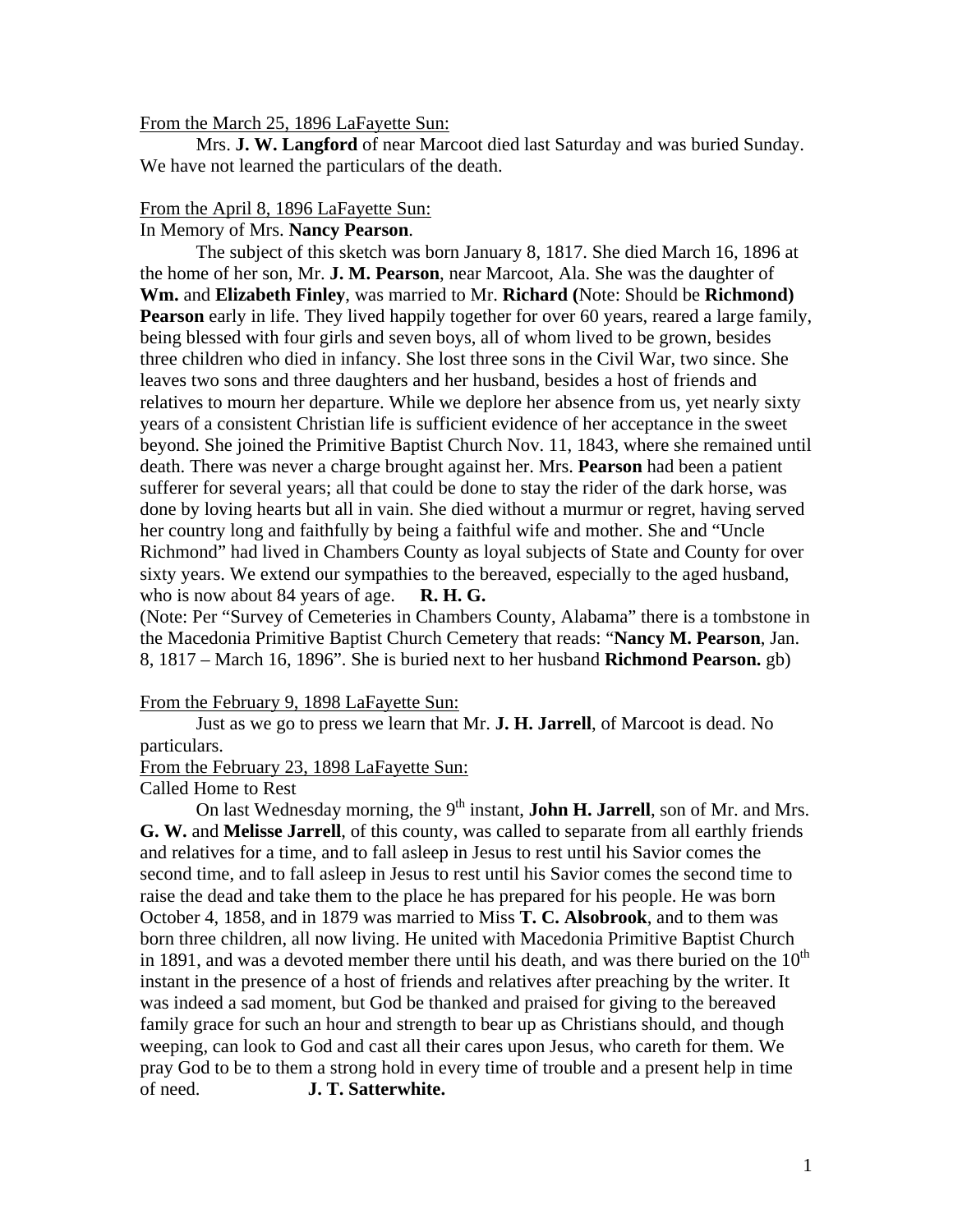#### From the March 2, 1898 LaFayette Sun:

#### Union – February 24

 Within a stones throw of Macedonia church, on the gentle slope of the hill, is a newly-made grave. Within its walls of clay, calmly reposes the husband, the father, the good son, the neighbor **John Jarrell.** 

Disease preyed on him for three weeks with ruthless hand. The angel of time severed the cord, and from timely things he passed into eternity, ne'er to return as he was.

 Among the hills of West Chambers, nestled in a grove of oaks, stands the pretty cottage from which he was lately borne. Within this home today dwells a grief stricken wife and three fatherless children. To them we extend our sincerest sympathy.

 In many respects, Mr. **Jarrell** was an exemplary man; jovial, courteous, of unquestionable honesty, a high toned Christian gentleman, making friends as he made acquaintances. To his aged and venerable father, who so keenly felt the loss of his son, and to all his kinspeople we e extend our warmest sympathy. C.Y.K.

## From the December 21, 1898 LaFayette Sun:

#### **Clifford Barber**

On November the 8<sup>th</sup>, **Clifford Eugene**, the little son of Mr. and Mrs. **A. E. Barber**, of Marcoot, died and his soul went to the God who gave it. The little fellow had dwelt on earth about two and half years, and during that time he won all by his gentleness, innocence and purity. To his father and mother he was a precious jewel, but to God he was the setting for the Heavenly crown. There is hope in the heart to father and mother, for a blessed day is coming when they shall see the little one again. In God, you should trust, for he it is who can wipe all tears away and comfort the broken heart. If faithful the meeting will be joyful.

From an abstract of the records for Macedonia Primitive Baptist Church

Died - Brother **Richmond Pearson** – July 7, 1900

From "**Allie Abernathy'**s Scrapbooks 1893 – 1923" (Undated)

"Uncle **Richmond**" **Pearson** Dead.

 Mr. **Richmond Pearson**, one of the oldest citizens of this county, died at the home of his son, Mr. **J. M. Pearson**, at Marcoot Monday evening. "Uncle **Richmond**", as he was known, was a most highly esteemed citizen and was loved and honored for his many Christian virtues. His burial took place yesterday afternoon, the services conducted by Rev. **J. T. Sattherwhite**. To the bereaved relatives and friends we extend sympathy. From "**Allie Abernathy**'s Scrapbooks 1893 – 1923" (Undated)

## **Richmond Pearson**

 The dear old Father in Israel, whose name head this memorial, was indeed a great and good man. He was one of the first settlers of Alabama, coming to this state when quite a young man and was one of the last of his generation to pass over the river of death. He was born in Monroe County, Ga., November  $5<sup>th</sup>$ , 1813, and died the  $16<sup>th</sup>$  of July 1900, being at his death four score and seven years old (87). He was confined to his bed only a few days before his death. His remains were consigned to the silent grave on the  $17<sup>th</sup>$  of July 1900 at the church cemetery at Macedonia Church by the side of his companion, who died March 16<sup>th</sup>, 1896. Elder **J. T. Satterwhite**, his beloved pastor, conducting the burial services. He raised a large family of children, leaving two sons and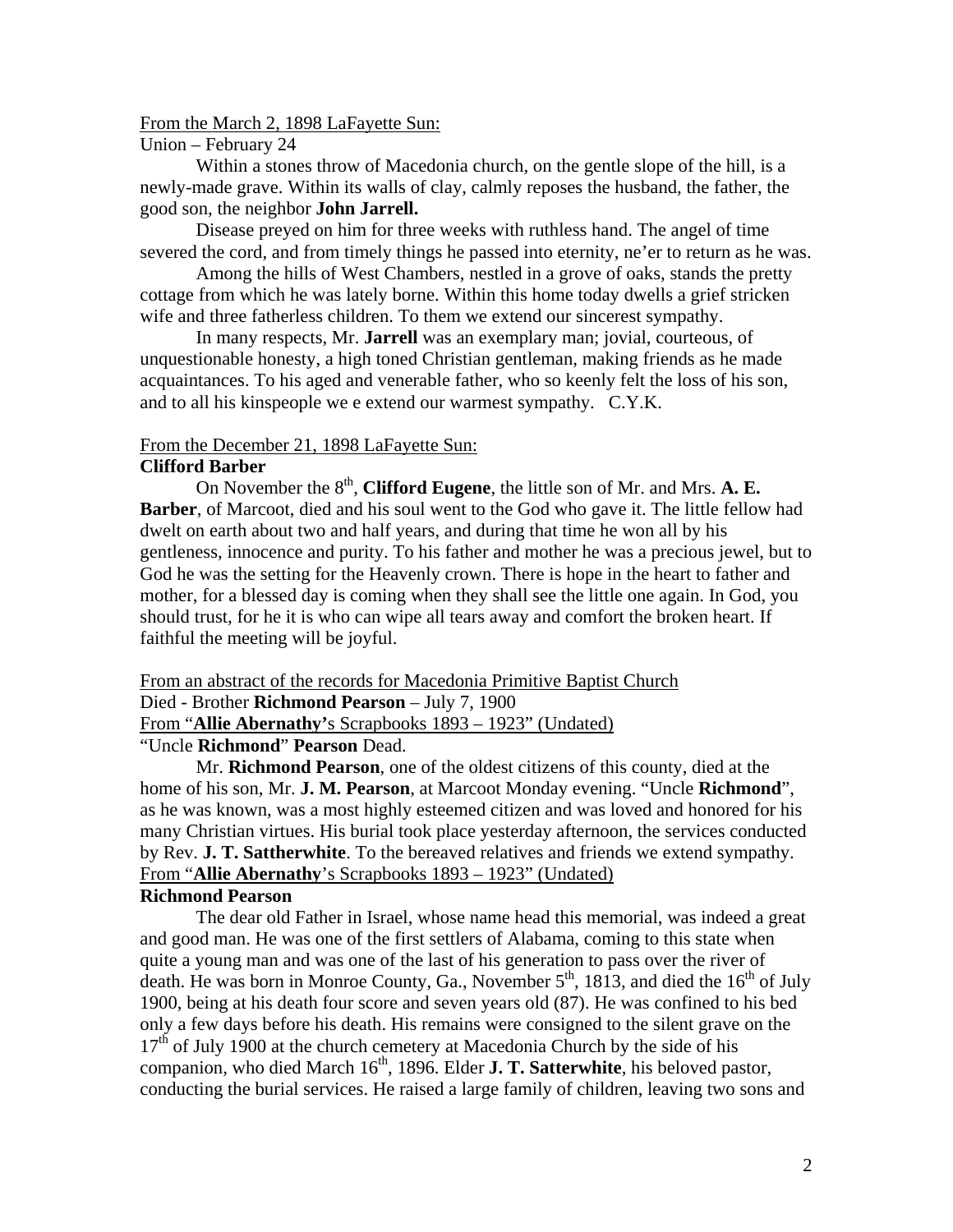three daughters to mourn his death, together with all who knew him. Uncle **Richmond** and his wife joined the Primitive Baptist Church at Sharan (sic) in Chambers County near Wickerville (now Denson) in the year 1840, where they lived a few years and then moved near Darien Church in Tallapoosa County, where he was ordained to the office of Deacon of Darien Church in the year 1851, then moved near Macedonia Church, Chambers County, in 1874, where his membership was when he died, living all this time a devoted member and Deacon, and never in all his life having any charge against him in church or state.

 His life as a father, husband and neighbor was a model of Primitive manhood; thus a life long and useful, who can fill his place?

 May God help us all and stimulate us to imitate his walk, and to discharge our Christian duties with the same patient life that he lived and may the memory of him be ever fresh to all our hearts.

 Therefore be it resolved by Macedonia Primitive Baptist Church in conference assembled:

 1. That by the death of Father **Pearson** our church looses and ancient land mark and shining light and whose life had fully matured and was indeed ready for the harvest.

 2. To the dispensation of the Great I Am in this bereavement, we bow submissively to His will, feeling that he had filled his mission on earth and to die as he had lived, was but the beginning of his eternal bliss and happiness.

 3. To his devoted sons and daughters who survive him and all relatives, we tender our sympathy in this bereavement, and for consolation point them to his unblemished life he has lived, cheering thought of his happiness on high, where there is room for all who do God's will.

 4. That a page be preserved in our church book sacred to his memory and that our clerk make suitable inscription thereon.

 5. That this memorial and resolutions be placed upon the minutes of our church book and a copy be sent to the gospel Messenger and one to the LaFayette Sun for publication. **G. W. Gammell, W. C. Lowe, Sr., R. C. Germany** (Per "Survey of Cemeteries in Chambers County, Alabama" there is a tombstone in the Macedonia Primitive Baptist Church Cemetery that reads: "**Richard Pearson**, Nov. 5, 1813 – July 16, 1900". He is buried next to his wife. gb)

From an abstract of the records for Macedonia Primitive Baptist Church Sister **Janie Pearson**, wife of Brother **J. M. Pearson** – July 28, 1900 From "**Allie Abernathy**'s Scrapbooks 1893 – 1923" (Undated) Death of Mrs. **J. M. Pearson**

 At the home of her husband, **J. M. Pearson**, near Marcoot, last Saturday morning, there passed from earth to Heaven the spirit of Mrs. **Janie Tucker Pearson**. This elect lady had been a sufferer for some months, but so early a demise was not expected by her family and friends. During her suffering she was ministered to by loved ones and skilled physicians. Her going away leaves a vacant spot in the home that is hard to fill. Mrs. **Pearson** was the third child of Mr. **Jeff Tucker** and Mrs. **Elizabeth Tucker**. She left a broken hearted husband and five children to mourn her departure. To these and all other relatives we offer earnest sympathy. The last sad rites were performed at Macedonia last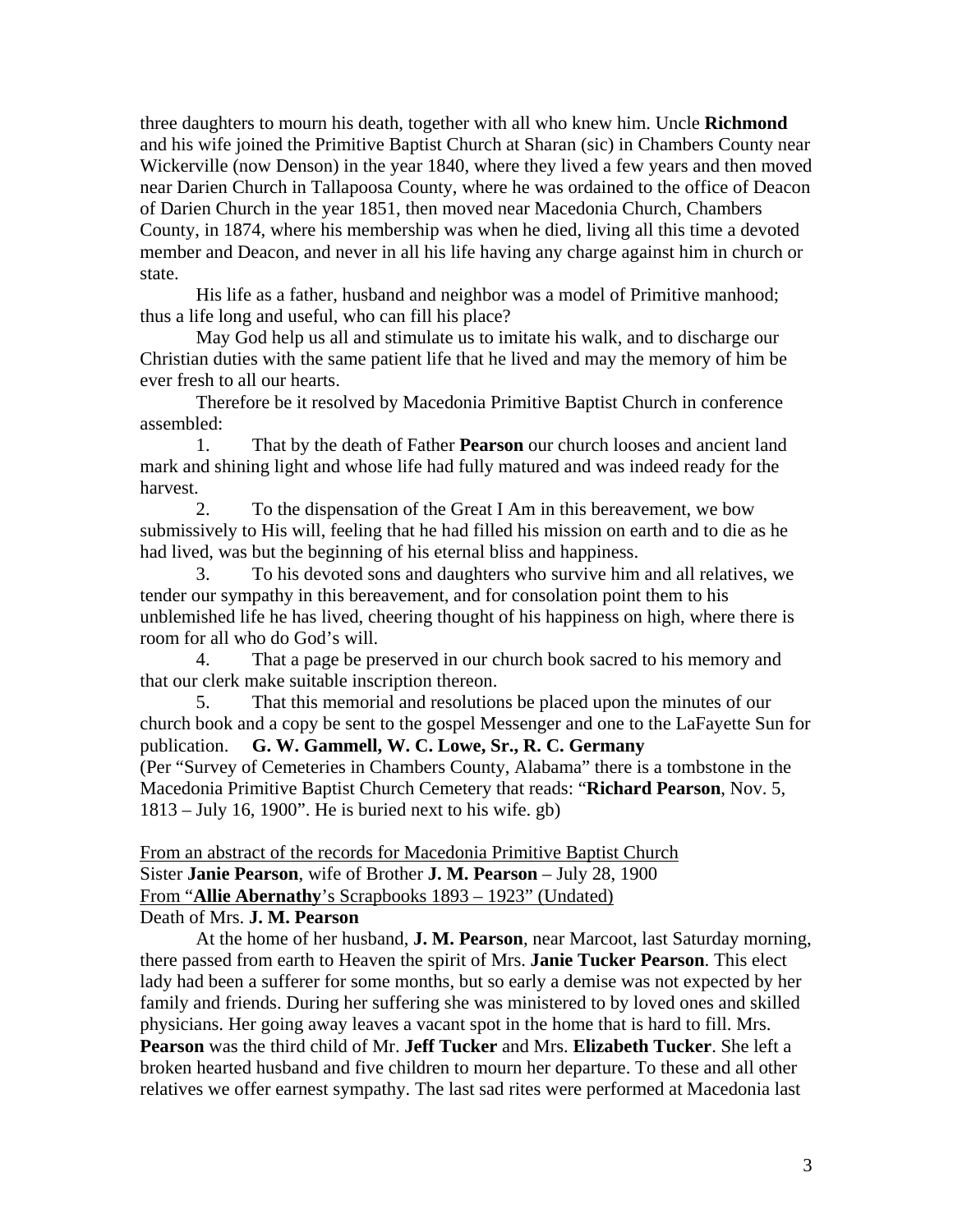Saturday afternoon, Rev. **J. T. Satterwhite**, her pastor, delivering an impressive sermon. An immense concourse of friends and relatives were present to pay a sad farewell to the departed.

(Note: Per "Surveys of Cemeteries in Chambers County, Alabama" there is a tombstone in the Macedonia Primitive Baptist Church Cemetery that reads: "**Mary Jane Pearson**, Wife of **J. M. Pearson**, Aug. 9, 1855 – July 28, 1900". She is buried next to her husband.)

# From the November 27, 1901 LaFayette Sun.

 Mr. **Dave McCarley**, of one Chambers' best citizens, died at his home above town Saturday last. The burial took place Sunday morning. Rev. **W. T. Hollingsworth** preached the funeral sermon and laid the body away to await the great final judgment. A more extended notice will appear next week.

 (Note from cemetery book: **D. D. McCarley** Oct. 26, 1830 – Nov. 23, 1901) From another part of the November 27, 1901 LaFayette Sun.

Marcoot. - "Uncle" **Dave McCarley,** an aged gentleman, died at his home Saturday and his remains interred in Sweet Home cemetery. We extend sympathy to the bereaved.

# From the February 4, 1903 LaFayette Sun:

Death of a little Babe.

On Saturday morning, Dec.  $27<sup>th</sup>$ , 1902, as the golden sun was beginning to paint the eastern sky, the death angel came to the home of Mr. and Mrs. **W. L. Harmon**, and wafted the spirit of their little babe to its heavenly home. It stayed only a few weeks on this earth, and the divine power saw best to transfer this dear little flower from earth to heaven. Remember Jesus said, "Forbid them not for of such is the kingdom of heaven." Time alone can heal the broken hearts.

 This little jewel is now basked in the sunshine of the golden shore and will never know the stormy paths of life and the little feet will never be bruised and torn by the rugged pathway of this earth and is secure within the golden gate.

 This little treasure was untouched by the faintest shadow of sun. Only remember bereaved ones, that the broken ties may be reunited in the after while.

**Susie L. Harmon**, Marcoot, Ala.

(Note: Per Don Clark, this child is buried in the Macedonia Baptist Church Cemetery. gb)

## From the March 11, 1903 LaFayette Sun:

Marcoot - We note with regret the death of Mrs. **Mollie Maley**'s little babe. We extend our sympathy.

Hoottalocco - The little daughter of Mrs. **R. C. Maley** and was buried Wednesday. She was only five months old, but brightened the little home, that now is so dark. A tender bud transplanted in the great Beyond. "Suffer little children to come unto me and forbid them not, for of such is the Kingdom of Heaven." We deeply sympathize with this dear mother, for just a few short weeks ago she was bereft of a dear companion. But may she look to Him for guidance and comfort who says, "I am the resurrection and the life." (Note: See the obit for **Reuben Cumbee Maley** who died Feb. 6, 1903 and was buried in the old Rock Springs Cemetery, where the baby's mother was buried in 1947. The child may also be buried in the old Rock Springs Cemetery.)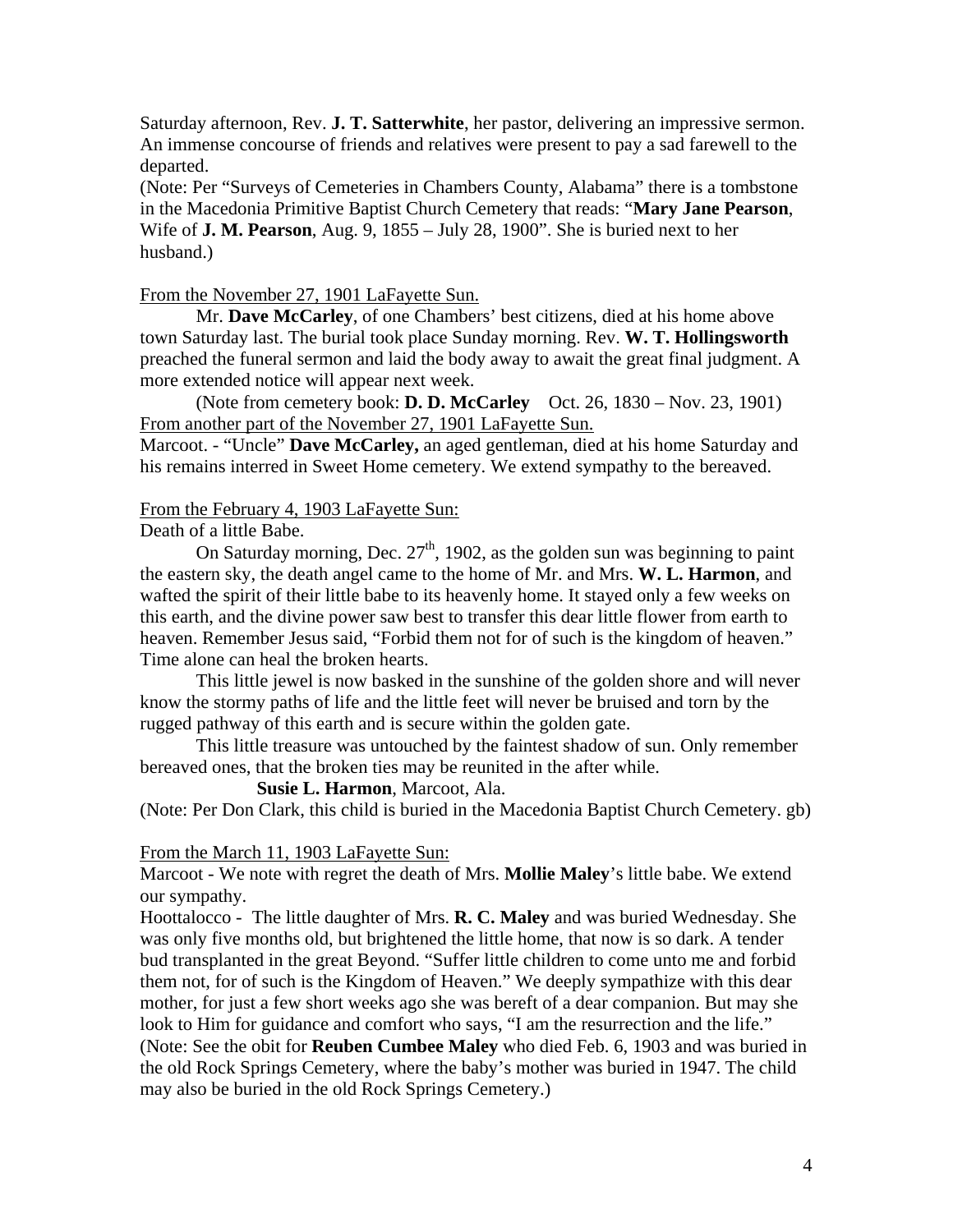From an abstract of the records for Macedonia Primitive Baptist Church Died – Sister **M. E. Jarrell**, wife of Brother **G. W. Jarrell**, April 20, 1903 From the April 29, 1903 LaFayette Sun:

Marcoot. - The angel of death has darkened another home in our vicinity by removing the spirit of Mrs. **G. W. Jarrell** to its final reward. She was a consistent member of the Primitive Baptist Church at Macedonia, and we have all reasons to believe her spirit is now anchored on the "ever-shining shore." When her summons came, she was like one who had lain down to pleasant dreams. To the grief stricken ones who are bowed down in deepest sorrow, look to the Lord for mercy for strength to bear your grief. (Per "Survey of Cemeteries in Chambers County, Alabama" there is a tombstone for her that reads: "Malissa Sutton Jarrell, Wife of George W. Jarrell, June 2, 1838 – April 20, 1903". gb)

# From the July 29, 1903 LaFayette Sun:

Chiggersville - Miss **Mattie Heath**, an aged and highly respected lady of Marcoot, died on last Sunday after an illness of several weeks. Her remains were interred in the cemetery at Macedonia on Monday following her death. We join with the community in sympathizing with the bereaved family. (Based on this information she died July 26, 1903.)

From another part of the July 29, 1903 LaFayette Sun:

Hootalocco - Miss **Mat Heath** an aged and highly respected woman, died at her home near Marcoot last Sunday and was buried at Macedonia on Monday. She had been in feeble health for some time, and her death was not unexpected. Peace to her ashes.

## From the October 14, 1903 LaFayette Sun:

 Mrs. **Carrie Lashley**, daughter of Mr. and Mrs. **John Lashley**, died at her father's home near Marcoot last Monday and was buried at Macedonia on Tuesday. The bereaved have our sincere sympathy.

#### From the January 20, 1904 LaFayette Sun Marcoot.

On Sunday evening, Jan.  $10<sup>th</sup>$ , the death angel visited the home of Mr. **Eb. Davis** and carried his spirit home to eternity. He had suffered only a few days. He was a faithful member of Rock Spring church. He leaves a host of relatives and friends to mourn his sad departure. The funeral services were conducted by Dr. **W. C. Bledsoe.** 

(Note: Per "Survey of Cemeteries in Chambers County Alabama" there is a tombstone in the Rock Springs Cemetery that reads: "William E. Davis, Mar. 22, 1835 – Jan. 10, 1904". gb)

## From February 10, 1904 LaFayette Sun:

Death at Five Points – It is with deep regret that we learn of the death of Mrs. **Louis Trammell**, of Five Points, which occurred Monday night. Mrs. **Trammell** was formerly Mrs. **Odessa Jarrell**, of Marcoot, and had been married only about a year. She leaves an infant only a few weeks old. Our sympathy goes out to the bereaved husband and relatives.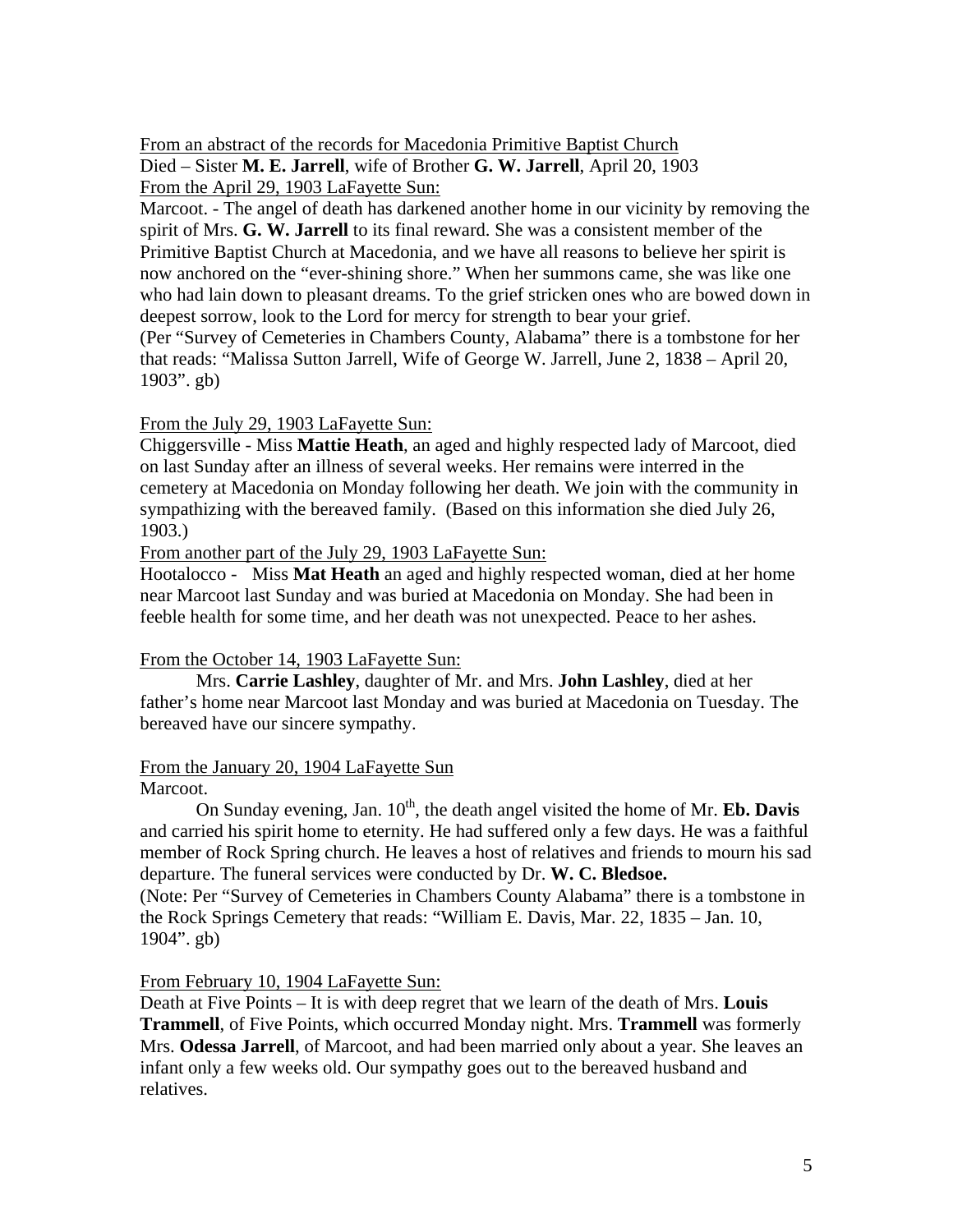From the August 10, 1904 LaFayette Sun

Chiggerville **-** The infant of Mr. and Mrs. **William Childress**, near Marcoot, was buried at Macedonia last Sunday. We offer sympathy.

#### From the January 16, 1907 issue of The LaFayette Sun

Marcoot - Again the Angel of Death has visited our community and claimed for its victim, Mrs. **Mollie DeLoach**. She was a good Christian lady loved by all. She leaves two daughters, three sisters and a host of relatives and friends.

#### From the January 8, 1908 issue of The LaFayette Sun

#### A Good Man Gone

Mr. **Prate Sims** died at his home on Dec. 14<sup>th</sup>, 1907, aged 80 years and 6 months. He was one of the most prominent citizens in his community. His death is deeply deplored by a large circle of friends and relatives. He leaves a wife and 9 children, Mr. **Thomas Sims**, of Marcoot, Messrs. **Joe Sims, Henry Sims, Lewis Sims, Bill Sims, Buddie Sims,** Mrs. **Price** and Mrs. **Walden**, and other friends to mourn his departure.

 He was a man of noble purposes, always ready to build up his community, but he has gone to never return. God in His great Wisdom called him home, where there is no sorrow, no parting, but everlasting life with God and His angels.

There is an end to all toiling some sweet day.

# **Ada Sims**

(Per "Survey of Cemeteries in Chambers County, Alabama" there is a tombstone in the Mt. Olive Primitive Baptist Church Cemetery that reads: "**J. P. Sims**, Father, June 24, 1827 – December 24, 1907. The newspaper clearly shows his death as being on December  $14<sup>th</sup>$ . gb)

# From an abstract of the records for Macedonia Primitive Baptist Church

Died: Brother **G. W. Gammill** – August 24, 1908.

From the September 2, 1908 issue of the LaFayette Sun

 After an illness of a few weeks, Mr. **George Gammell** died on the night of August  $24<sup>th</sup>$ , at the home of his daughter, Mrs. **John Blanton**. During his late years he had been in very feeble health. His death was caused from a complication of diseases coupled with his old age. He was a devoted member of the Macedonia Primitive Church and until his failing health always taken active part in church work. Once upon a time, he was one of Chambers County's most progressive farmers and was a public spirited, enterprising citizen and ranked among our first-class school teachers. Mr. **Gammell** and family moved to Birmingham and he and his companion were back here on a visit to the old homestead, and his death occurred while here. Rev**. J. T. Satterwhite**, Rev. **Morgan** conducted the funeral services in the presence of a large number of friends and relatives. His remains were laid to rest in the family cemetery.

From the September 16, 1908 issue of The LaFayette Sun

A Tribute of Love

 In loving remembrance of our dear Uncle, Mr. **G. W. Gammill**, who passed away on the night of Aug.  $24^{\text{th}}$ .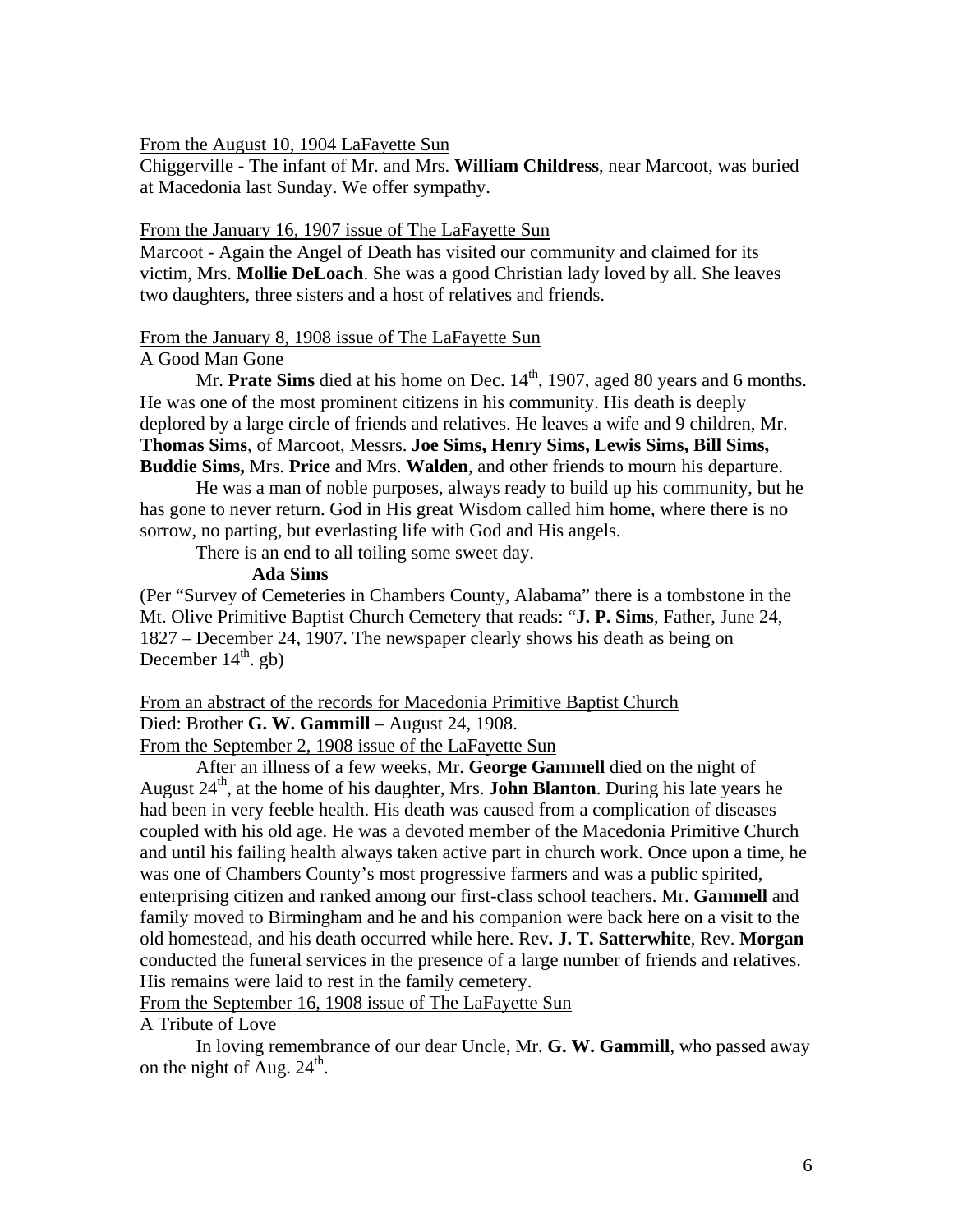His home was in Birmingham, but spent his last days at his old him near Dudleyville.

He was 76 years old and had been in feeble health for many months.

 He joined Macedonia Primitive Baptist Church when but 16 years old, and has lived a Christian life ever since. He loved his church and attended services regularly until his health failed him.

 Uncle **George** was loved by all who knew him, and was always willing to help those in need. He had kind words and loving smiles for all whom he met and was both a kind father and loving husband.

 Having been married twice, his last wife being Miss **Annie Alford**, they lived happily together until death separated them. He reared a family of 13 children, 11 of them living and two had gone on before him on that bright shore.

 He bore all his sickness and trouble with much Christian fortitude. We could not realize how much we would miss his cheerful presence before death claimed him as its own.

 He found the battles of life bravely and finished his course, and has gone to reap his rich reward.

 His remains were laid to rest in the family cemetery, the funeral services were conducted by Revs. **J. T. Satterwhite** and **W. P. Morgan**.

 Weep not dear loved ones for him who has gone on before to dwell in peace and happiness forever more.

He has only gone to rest,

To sleep in Jesus forever blest.

 He has left a vacancy in our home and has filled one above. Written by his niece, **Annie D. Jackson**, Marcoot, Ala.

## From the September 9, 1908 issue of the LaFayette Sun

## In Memoriam

 In memory of our dear father and grandfather, Mr. **B. J. Adair**, who was born in 1833 and died at his home, near Tallassee, Ala., Saturday, August  $22<sup>nd</sup>$ , 1908; aged 75 years. He had formerly lived in Chambers County, near Marcoot, and is well known there.

 He was a member of the Primitive Baptist Church at Macedonia and had lived a Christian life through his many long useful years.

 He leaves a wife and six children, Mr. **Jim Adair**, of Dudleyville, Mrs. **J. D. Sessions** of Milltown, Mrs. **Elijah Lindsey**, of Kenwood, La., Mr. **J. B. Adair,** Miss **Lula Adair** and Mrs. **W. C. Cotton**, of Tallassee, and a number of other relatives and friends to mourn his loss. The remains were laid to rest in Chanie Creek Cemetery, Sunday morning.

 "Blessed are the dead which die in the Lord from henceforth; Yea, saith the Spirit that they may rest from their labors, and their works do follow them." – Rev. 14:13.

 His place on earth is vacant, but heaven has one more, and we hope to meet our loved one on that bright and peaceful heavenly shore.

 His gentle, loving voice is still, his kind deeds no more will be, for we believe he's with his Savior, there to spend eternity.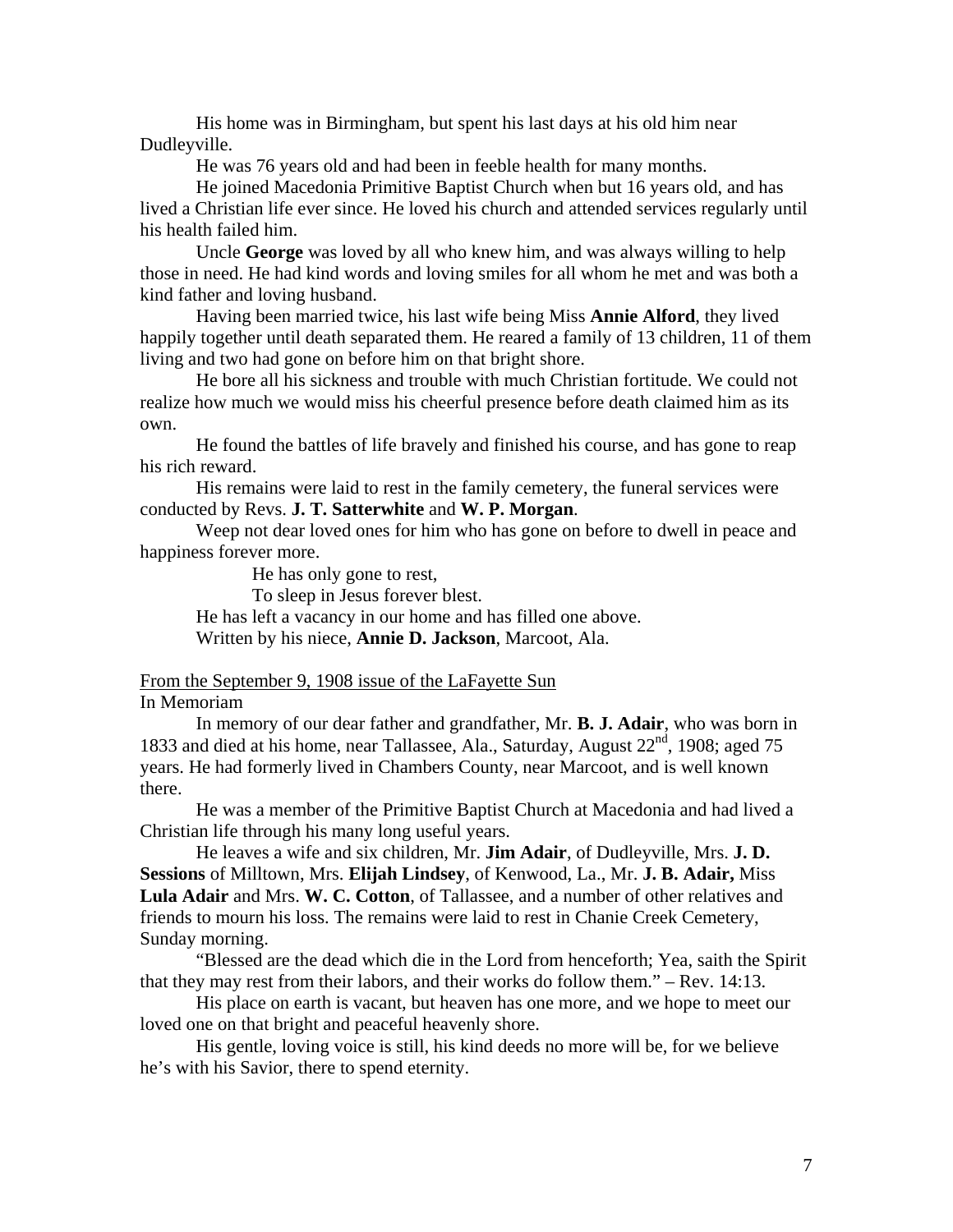Dear loved ones do not weep for him, but be what God would have you to be, and you, too, some day will be permitted to spend with him eternity.

 His Grandson From an abstract of the records for Macedonia Primitive Baptist Church Died - Brother **B. J. Adair –** August 1908.

#### From the October 29, 1908 issue of The LaFayette Sun In Memoriam

 In loving remembrance of little **Diamond Boyd**. She was born Nov. 25, 1904. Her gift of humor and sweet, cheerful disposition helped to make a happy home.

On the evening of Oct.  $18<sup>th</sup>$ , at her home, **Diamond**'s spirit was wafted to its resting place by Him whom we believe too gracious to be unkind. Her sweet smiles are yet remembered by her father, mother, brothers and sisters, which cause them to be saddened by the thought of not having them with us any more, yet we rejoice to know that her sufferings, which were many, are ended, and that she has gone to her loving home of happiness. We bow in humble submission to the Lord's will and rest assured that our loss is **Diamond**'s eternal gain.

> A precious one from us has gone, A voice we loved is stilled; A place is vacant in our home Which never can be filled.

 God is His wisdom has recalled The boon His love has given; And though the body slumbers here, Her soul is safe in Heaven. M.E.B.

From another part of the October 29, 1908 issue of The LaFayette Sun

Wood Shop - The death angel visited the home of Mr. and Mrs. **Will Boyd**, on Sunday afternoon the 18<sup>th</sup> instant, and took the spirit of their little daughter, **Diamond**, to her heavenly home. She was laid to rest in the cemetery at Antioch Church. Rev. Mr. **Stewart**, of your city, spoke comforting words to the sorrowing relatives and friends. May the Lord comfort the bereaved ones and help them to live, so as to meet their dear one in heaven.

From the November 11, 1908 issue of The LaFayette Sun In Memory

 Lines dedicated to the memory of little **Diamond Boyd**, the four-year-old daughter of Mr. and Mrs. **Will Boyd**, who died Oct. 1908, at her home near Marcoot, Ala.

 She was laid to rest in the Antioch Cemetery on the day following her death, Rev. **E. M. Stewart** conducting the funeral services.

 Little **Diamond** had suffered only a week, when God called her to a better world, and now

> No earthly piercing crown of thorns Will ever pierce her little brow, No starless night, no sunless morn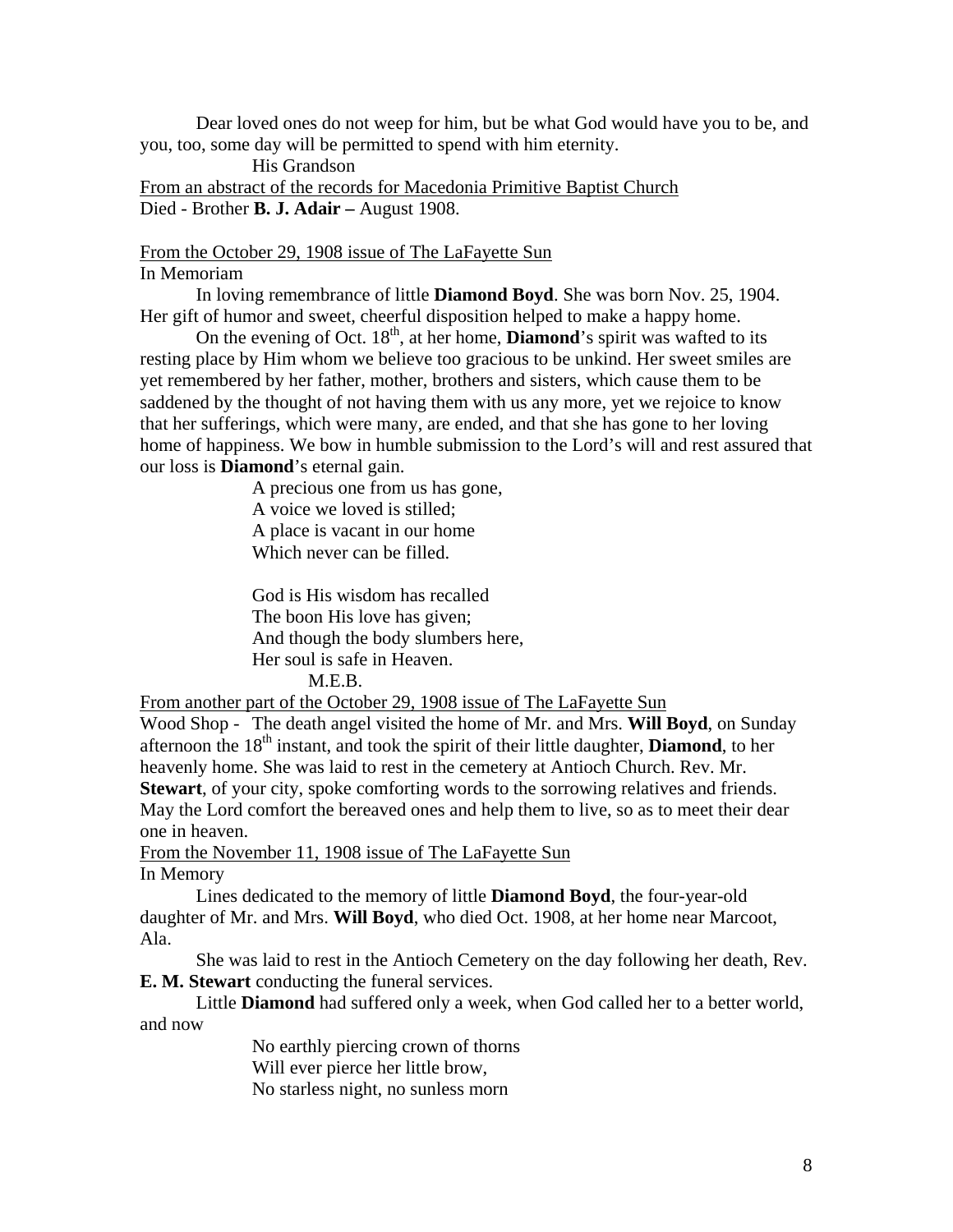Will ever greet her now.

 For ere the touch of sin could blight Or sorrow's shadows cloud her way. God kindly took her from earth's night To Heaven's eternal day.

 We know that the pearly gates of Heaven For her had swung ajar; That she had heard the angel strains From that beautiful land afar.

 Little earth bud blooms in Heaven, Little blue eyes weep no more, Little feet have crossed the river, And wander with Jesus on the golden shore. May God bless and comfort the stricken family. C. S.

From the January 13, 1909 LaFayette Sun

Marcoot - Mrs. **Irvin** was buried at Macedonia last week. Elder **W. B. Morgan**  conducting the funeral.

From the January 13, 1909 LaFayette Sun

Marcoot - Mrs. **Mary Parker**, a highly esteemed lady of near Buffalo, and one of the oldest members of Macedonia Church was buried here Sunday, funeral conducted by her pastor, Elder **Satterwhite.** 

From another place in the January 13, 1909 LaFayette Sun

"At the Peak" - Mrs. **Parker**, who has been living near Buffalo for some time, died last Saturday morning after a serious illness of several weeks. She has been in feeble health for a number of years and bore her sufferings with genuine Christian fortitude. She leaves two children, Mr. **John Parker** and Mrs. **Doc Coggins** to mourn her sad departure. Her remains were interred in the cemetery at Macedonia, of which church she had been a consistent member for many years. Elder **Satterwhite** conducting the funeral services in an impressive and spiritual manner. We extend sympathy to the sorrowing ones. From another place in the January 13, 1909 LaFayette Sun

Sandy Ridge - Last Saturday morning the death angel visited the home of Mr. and Mrs. **Doc Coggins** and took from them their beloved mother, Mrs. **Mary Parker**. She leaves two children and several grandchildren to mourn her departure. Her remains were laid to rest in Macedonia cemetery. The funeral services were conducted by her pastor, Rev. **J. T. Satterwhite.** 

(Per "Survey of Cemeteries of Chambers County Alabama" there is a tombstone in the Macedonia Primitive Baptist Church Cemetery that reads: Mrs. **Mary E. Parker**, May 29, 1841 – Jan. 9, 1909.)

From the March 3, 1909 issue of The LaFayette Sun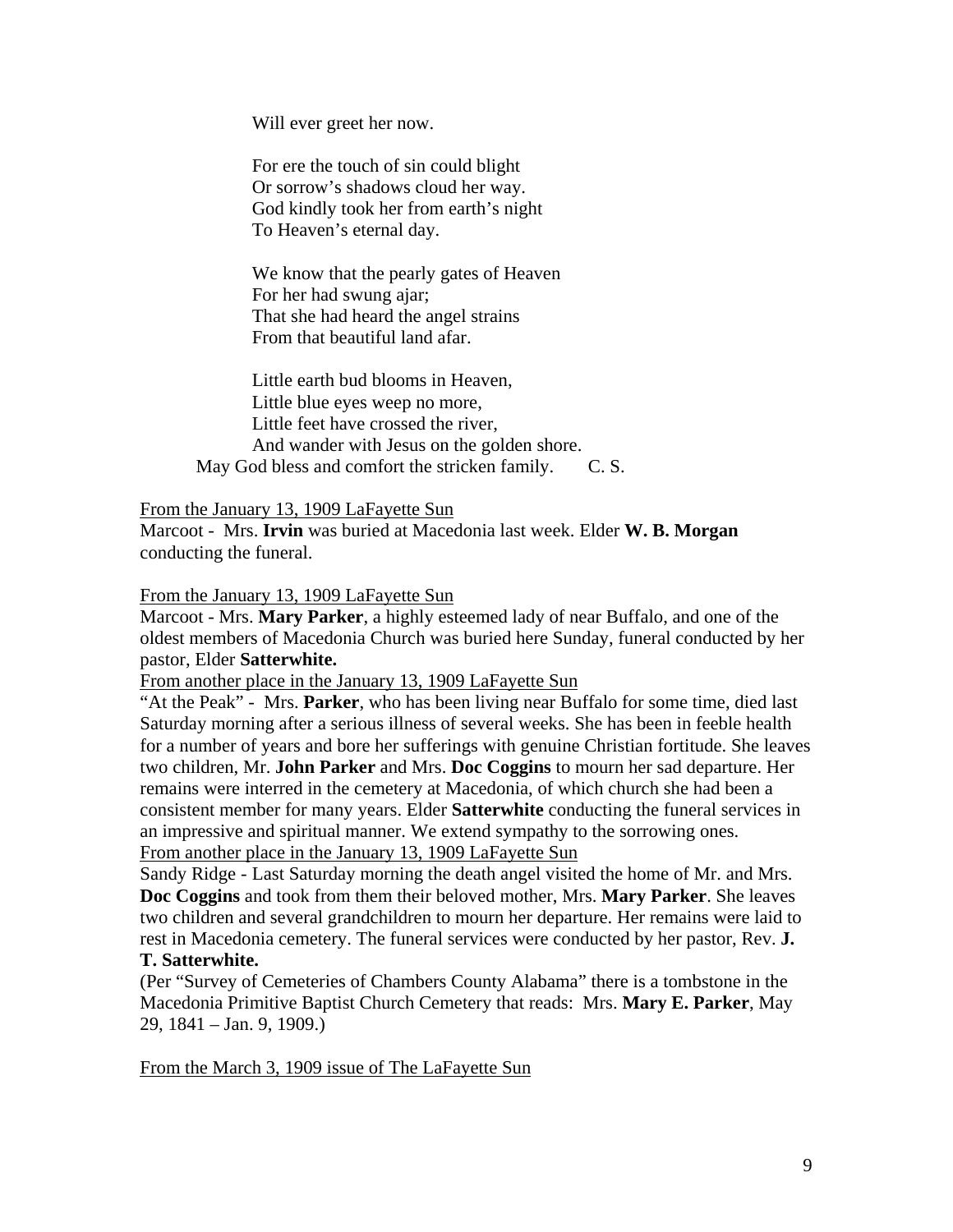Wise - In memory of little **Leila Will Hill**, the infant of Mr. and Mrs. **Norman Hill**, of Marcoot. This precious little jewel was only here to brighten their home six weeks. Dear **Norman** and **Jessie**, grieve not for little **Leila Will**, she has only gone on to open the way to eternal bliss for you. Look to God who never errs and He will give you comfort. May you live each day to meet your little darling, who is safe at rest with Jesus.

## From the May 19, 1909 issue of The LaFayette Sun

Marcoot Community Looses a Good Woman

 Mrs. **Bartlett**, a highly respected lady of Marcoot, in Beat 4, departed this life last Wednesday and her remains were interred in the cemetery at Macedonia on Thursday following her death. Elder **Morgan** conducting the funeral services. She was 79 years old and had been a faithful member of the Primitive Baptist Church for 59 years. She is survived by three children, Mrs. **John L. Davis,** Mr. **Thomas Bartlett** and Mrs. **Clay Daughtrey**. Her many friends join us in extending heartfelt sympathy to the bereaved ones.

From another part of the May 19, 1909 issue of The LaFayette Sun

 Mrs. **Sene Bartlett**, one of our oldest settlers died Wednesday at 12 o'clock and was buried at Macedonia church Thursday. She had been a consistent member of Macedonia Church for nearly 60 years. Funeral services were conducted by Elder **W. B. Morgan.**

(Per "Survey of Cemeteries in Chambers County, Alabama" there is a tombstone in the Macedonia Primitive Baptist Church Cemetery that reads: "**L. M. Bartlette**, April 20, 1830 – May 11, 1909 (sic)." gb)

From the July 28, 1909 issue of The LaFayette Sun

Marcoot - Mrs. **Bill Bailey** was buried Wednesday at Macedonia. Funeral services were conducted by Elder **Morgan.**

From the August 4, 1909 issue of The LaFayette Sun

## Mrs. **Lela Bailey**

 The angel of death has again visited our community, and hearts are plunged into sadness and gloom.

 About 7 o'clock Tuesday evening, July 20, the spirit of Mrs. **Lela Bailey** winged its flight into the great Beyond, a resting place in which she has found peace to her soul.

 Mrs. **Bailey** was about 28 years of age. She joined the Primitive Baptist Church at Ameus (sic, Emmaus?) and has been a consistent member ever since.

 She lived a quiet Christian life, being a woman of kind disposition; was much respected by all who knew her. She is survived by her husband, 5 children, her father, mother, two brothers and six sisters. We commend the bereaved ones to God's care and protection, for He doeth all things well.

 The burial services were held on the day following her death, being conducted by Rev. **W. B. Morgan**, and the interment made in the Macedonia cemetery.

A loved one from us is gone,

A voice we loved is still,

A place is vacant in our home

Which never can be filled. – Her Niece, I.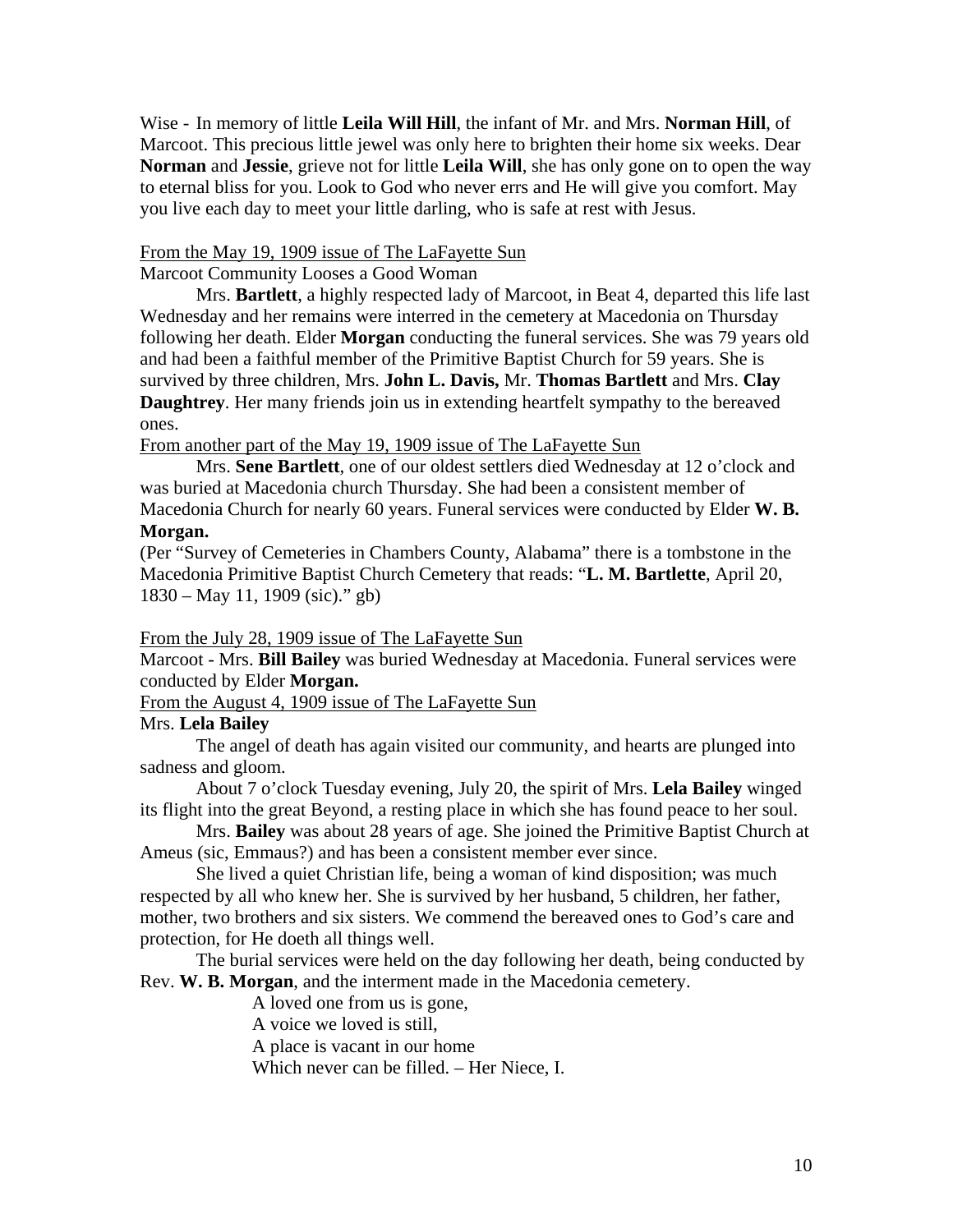#### From the August 25, 1909 issue of The LaFayette Sun

Marcoot - The little infant of Mr. and Mrs. **Al Bailey** was buried at Macedonia Thursday.

#### From the November 24, 1909 issue of The LaFayette Sun Death of Mr. **Carter.**

Mr. **G. W. Carter** died at his home near Marcoot Monday afternoon at 3:30 o'clock. The deceased was a prominent farmer at this section, and his death robs the county of a good citizen. The remains were interred in the cemetery at Marcoot yesterday.

#### From the December 8, 1909 issue of The LaFayette Sun In Memory.

 On Monday the 22 of November that grim reaper "death" came and claimed as its victim **Geo. W. Carter**. He was born Nov. 22, 1846, and died Nov. 22, 1909, age 63 years. He served his country in the war of the 60's, a faithful soldier.

 He was married November 21, 1867 to Miss **Elizabeth Foster** and to them were born three children, two sons and one daughter, the daughter having died several years ago. His wife died in April 1907. He is survived by five sisters and one brother and a host other relatives.

 To know Brother **Carter** was to love him and his friends were numbered by the scores. He was an honest, upright, and a truthful Christian man in every sense of the word.

 He moved from Tallapoosa to Chambers County in 1888. He joined the Primitive Baptist Church at Bethlehem, Tallapoosa County in July 1890, and shortly afterwards moved his membership to Macedonia Church, Chambers County, where he remained a faithful and worthy member until his death. He was a great lover of sacred vocal music, having taught several singing schools, and served his church as chorister for many years. The church will miss him. He has ended a most useful life and will be sadly missed by all, but while his work on earth is ended and he is at rest, his works do follow him. But his reward is now rest forevermore, amid the stream of everlasting peace, joy and happiness of the majesty on high. He was buried by the side of his wife in Macedonia Cemetery, the writer trying to speak some words of comfort and consolation to the bereaved loved ones.

 May God in his mercy bless and comfort the bereaved and give us all zeal to trust Him more while we live and after death carry us home to Heaven.

**W. B. Morgan**¸ LaFayette, Ala., R. 6

(Per "Survey of Cemeteries in Chambers County, Alabama" there is a tombstone in the Macedonia Primitive Baptist Church Cemetery that reads: "**G. W. Carter**, Nov. 22, 1846  $-$  Nov. 22, 1909")

#### From the August 10, 1910 issue of The LaFayette Sun Death of Mrs. **W. W. Still**

Mrs. **Annie Still**, the wife of Mr. **W. W. Still**, was born on the  $8<sup>th</sup>$  day of January 1840. When sixteen years of age, she joined the Mt. Sion (sic) Baptist Church, afterwards uniting with the Rock Springs Church, of which she was a member for fifty years. She was married to Mr. **Still**, May 6, 1860. She died on Thursday, August  $4<sup>th</sup>$ , 1910, and was buried on the day following at the Rock Springs Cemetery. A large congregation of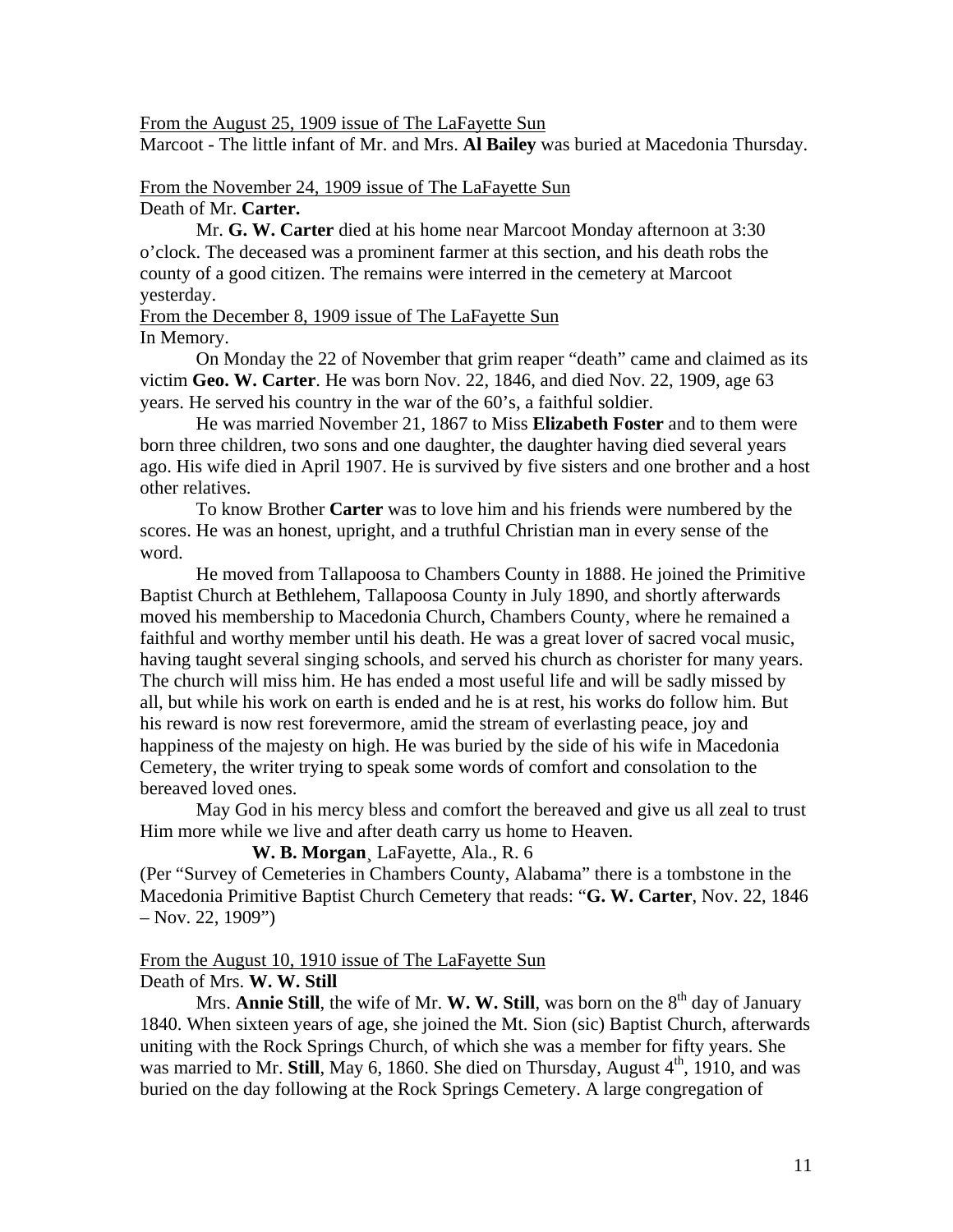relatives of friends met to pay their respect to her memory. The funeral sermon was preached by Rev. **W. C. Bledsoe**, assisted by Rev. **E. M. Stewart**. Mrs. **Still** was greatly beloved by her neighbors and friends. A woman of fine Christian character, a devoted wife and mother, the kindest of neighbors, she will be greatly missed. She leaves the bereaved husband and six children to mourn her irreparable loss. She has entered into the blessed rest of Heaven, leaving to husband and children the priceless heritance of a life of faith and trust in Him to whim she has given her love over a half century. May the God of all comfort minister to the bereaved in this time of great sorrow. – Old Pastor. Also from the August 10, 1910 issue of The LaFayette Sun

Sikes - Mrs. **Will Still**, of near Marcoot, died last Thursday. she had gone to attend the barbecue and died very suddenly. Her remains were interred at Rock Spring Cemetery. Mrs. **Still** was about 60 years old and leaves a host of relatives and friends to mourn her sad departure. The bereaved ones have the sympathy of all. From the September 14, 1910 issue of The LaFayette Sun In Memory.

In memory of my grandmother, Mrs. **Annie Still**. On August 4<sup>th</sup>, 1910, an angel came and took away our loving grandmother. She was kind and good, and oh, how we miss her. It is sad to all of us but we have to bear it. Her body was laid to rest in Rock Spring Cemetery. She will no longer be here with us. She was a great pleasure to us, and we all hope to meet her in the beautiful city of Heaven. – **Roy Stewart**  From the October 5, 1910 issue of The LaFayette Sun

In Memory of Mrs. **W. W. Still**

 The spirit of my dear mother was quietly borne to its resting place August 4, 1910. Her body was interred in Rock Spring Cemetery the day following. The funeral sermon was preached by Rev. **W. C. Bledsoe**, assisted by Rev. **E. M. Stewart**, from the text, "God is our refuge and strength, a very present help in trouble." Tis hard to be submissive to the death of one we loved so much, but we know the good Lord knows best and suits such blessings unto us as seemeth good in His sight. As we looked on her sweet face, we were reminded how her kind hands had labored for the comfort and pleasure of those most dear to her. Never was there a more faithful companion, loving mother or kind neighbor. She found pleasure in administering to the poor and needy. Hers was a sunny life. She had such a cheerful disposition, that a feeling of inspiration was experienced by most every one with whom she med. Mother's pleasant greetings are so much missed by father, children, neighbors and friends. As mother had heart trouble for several years, she has intimated to us at different times, that she was liable to die suddenly and with heart failure. We were of the same impression, still it was a great shock to us. Just to think we will never more see her sweet face or hear her sweet voice in this life. But "His way is not our way".

We are bereft of such a great treasure, one who was always ready to give us counsel, which was for our good, one in whom we could always confide and one whose presence made the atmosphere of the home so much enjoyed by father and children. And now to visit the home and see the many things that were arranged by her precious hands, what a feeling of sadness comes to our hearts. Then we are made more and more to sympathize with our grief stricken father and praise the Lord for the hope of meeting with mother in that bright home where there comes no darkness and where there will be no more parting of father, mother and children. – Mrs. **Mottie Stewart.**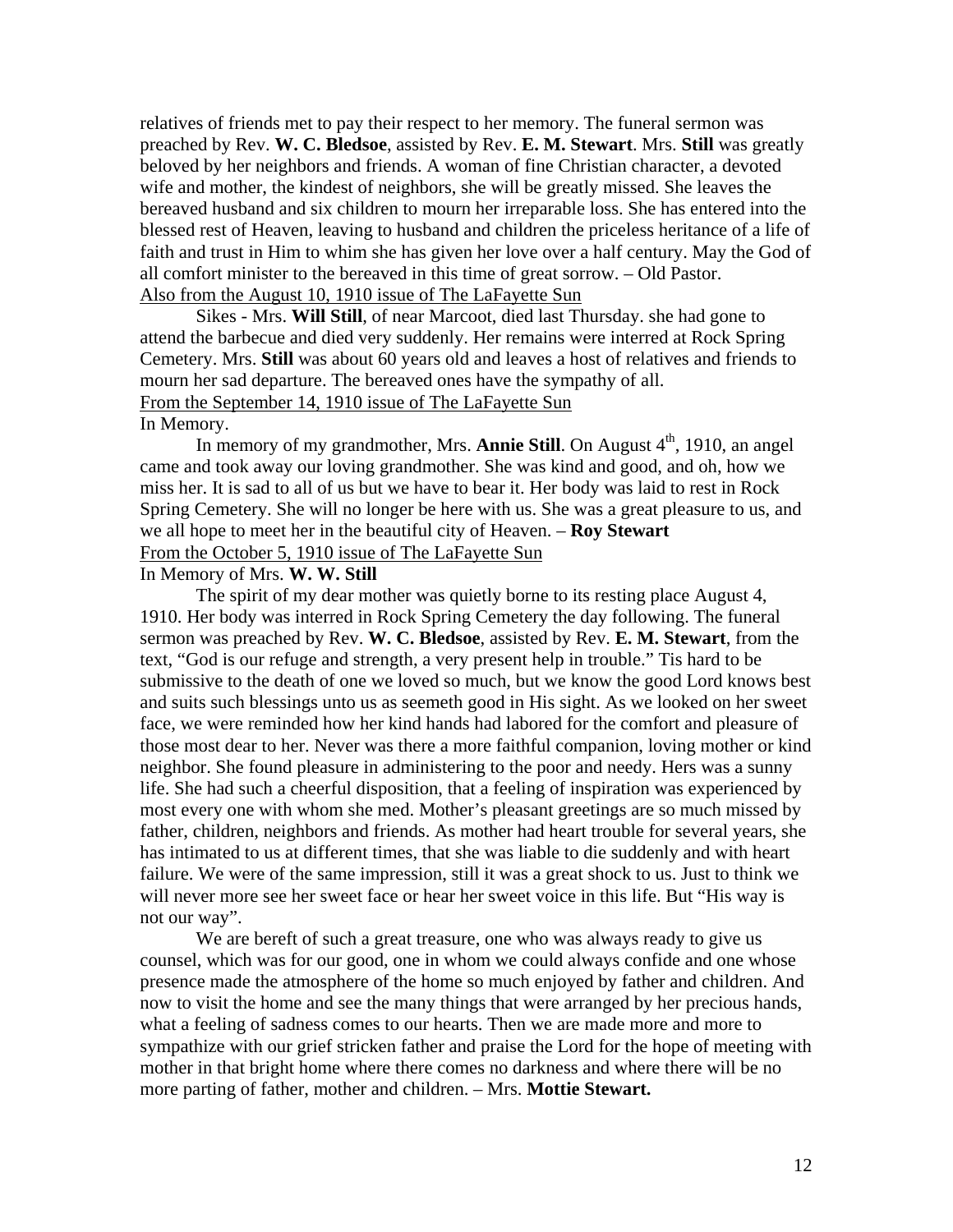(Per "Survey of Cemeteries in Chambers County, Alabama" there is a tombstone in the Rock Springs Cemetery that reads: "**Annie Still**, Jan. 3, 1940 – Aug. 4, 1910." She is buried next to her husband and other family. gb)

#### May 10, 1911 issue of The LaFayette Sun

Marcoot - We were very much grieved to hear of the death of Mrs. **Rena Wilkerson**. We extend to the bereaved ones our most heart felt sympathy.

From the May 17, 1911 issue of The LaFayette Sun

Dudleyville - Mrs. **Rena Wilkerson**, wife of Mr. **Billie Wilkerson**, died at her home near our town, May  $2<sup>nd</sup>$ . She had been sick for quite awhile and hopes were entertained for her recovery, but her case proved incurable. She was a good woman; but God who gave her the power to live a Christian life here, also gave her grace to meet the life to come. We feel assured her sleep in death is sweet. Blessed are they who keep his commandments, that they may have a right to the Tree of Life, and enter in through the gates into the City of God.

## From the June 7, 1911 issue of The LaFayette Sun In Memory.

 Death's resistless hand has again visited our sphere and claimed as its victim, Mrs. **Lerena Wilkerson**. Sister **Wilkerson** was the daughter of Mr. and Mrs. **L. M. Roberts**; was born May  $6<sup>th</sup>$ , 1871, died May  $2<sup>nd</sup>$ , 1911. She joined the Primitive Baptist Church, when a young lady and remained a devoted and faithful member until death. She was very much concerned about the church's welfare and loved the privileges of the church. To say that she was a good woman only mildly expressed it, for all who knew her were her friends, and to know her was to love her. While a noble life was lived and the good works here on earth ended, yet they will follow her. She was a devoted wife, affectionate mother and obliging neighbor. She leaves a husband and seven children, father, mother, four brothers and four sisters and a host of friends to mourn. She was buried at Macedonia, where the writer tried to speak a tribute of respect to her and condolence to the bereaved. A large concourse of people followed her to her last resting place. May God's mercies rest on the heart-broken husband and children, to give comfort and reconciliation, and may He comfort all the bereaved, and cause them to look upon Him who can make whole, and finally carry all His suffering saints home to Heaven, where no sickness, sorrow, suffering nor deaths ever come.

#### Her old pastor, **W. B. Morgan**.

June 21, 1911 issue of The LaFayette Sun In Memoriam.

 Mrs. **Rena Robert Wilkerson** has gone to live with God. What a blessed thought. The tired frame no longer suffers, but is free from all earthly cares and quietly rests. The sweet spirit (as we believe) is basking in the sunlight of God's presence.

 This dear friend and schoolmate of our childhood dates, how well we remember her quiet, gentle ways, so kind and ready to make any sacrifice for the pleasure of others. How e loved her, but we feel sad to think that we never told her how dear she was to us.

 We deeply mourn the loss of our Christian friend and sympathize with her loved ones in their sad bereavement.

By one who loved her. **B. L**., LaFayette, Ala.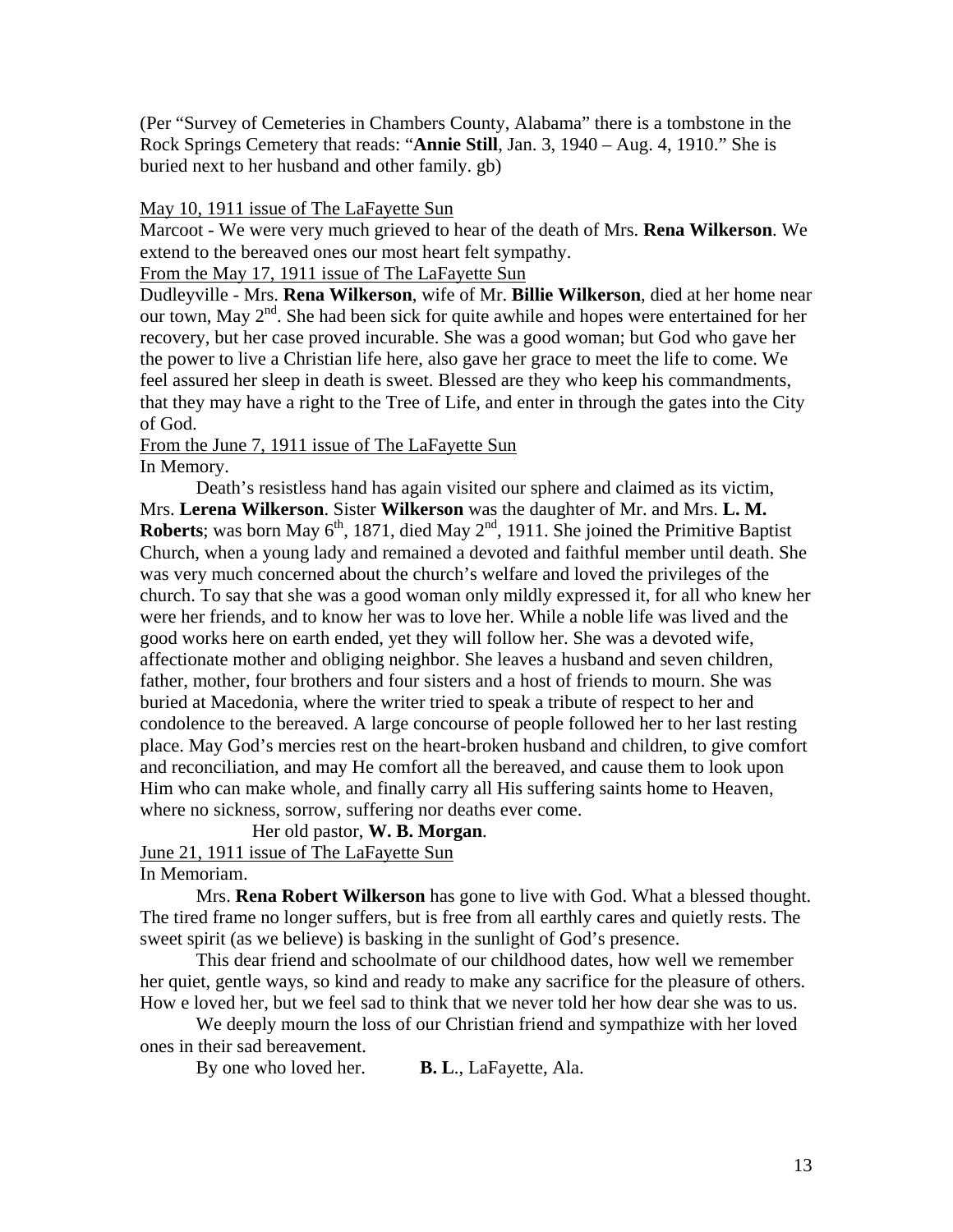(Per "Survey of Cemeteries in Chambers County, Alabama" there is a tombstone in the Macedonia Primitive Baptist Church Cemetery that reads: "**Serena Elizabeth Wilkerson**, daughter of **L. M.** & **Antionette Roberts**, May 6, 1871 – May 2, 1911."

#### October 25, 1911 issue of The LaFayette Sun

Marcoot - Sorry to hear of the death of the little babe of Mr. and Mrs. **Joe Edge**. Also in the October 25, 1911 issue of The LaFayette Sun

Moorefield - Messrs. **John** and **Norman Hill** were called to Chiggerville yesterday morning on account of the serious illness of the little child of their sister, Mrs. **Joe Edge**.

Little **Mattie Lou Edge**, who was born July 1<sup>st</sup>, died Saturday night. Her little body was laid to rest in the Macedonia Cemetery late Sunday afternoon. Precious little one, god knew just when to pluck you from His footstool and transplant your spirit to His beautiful home above. The mother, who is still sick, may she be resigned to God's will. We will miss little **Mattie Lou**. O, those beautiful bright brown eyes will never look at us any more. We will cherish the memory of this little one and know that we can meet some day, if we will live right, in a better world than this.

#### October 30, 1912 issue of The LaFayette Sun

## Death Claims **G. W. Hart**

 Mr. **T. W. Hart**, a prominent citizen of this county, died suddenly last Friday afternoon about 4:00 o'clock, while plowing in a field within 100 yards of his home on LaFayette Route 6. He was alone at the time, but his little grandson went to the field a few minutes later and finding his grandfather lying on the ground, called other members of the family.

Mr. **Hart** was in his  $67<sup>th</sup>$  year and had resided in this county since boyhood. He is survived by his wife and five children, **Kenny Hart**, of Columbus; Mrs. **Joe Orr**, of Buffalo, Route 2; Mrs. **J. W. Howell**, of Penton; Mrs. **W. W. Carter**, of LaFayette Route 6; and Miss **Jessie Hart**, of LaFayette Route 6; three brothers residing in Texas; one sister, Mrs. **Frank Farr**, of LaFayette Route 6.

 The funeral services were held at Macedonia Church Saturday afternoon at 3:00 o'clock, conducted by Elders **J. T. Satterwhite** and **W. B. Morgan**. From the January 15, 1913 issue of The LaFayette Sun

#### **G. W. Hart**

 In loving memory of my dear friend and neighbor, Mr. **G. W. Hart**, who was born July  $4<sup>th</sup>$ , 1845, and died at his home near Marcoot, Ala., Oct. 25<sup>th</sup>, 1912. He was married to Miss **Ophelia Key** Oct. 29<sup>th</sup>, 1871. To this union were born two daughters, his wife dying Dec.  $17<sup>th</sup>$ , 1875, leaving him with two little motherless girls. On July  $5<sup>th</sup>$  1876 he was married to Miss **Mary Bonds**. To them were born three children, one boy and two girls. His faithful wife and all his children survive him. Mr. **Hart** had been in feeble health for more than a year, yet his death was a great shock and caused much sorrow to his neighbors and friends, as he died very suddenly, while in his field at work.

 Words cannot do justice to this good man. He was loved and respected by all who knew him. He lived a clean, beautiful life, and his home was indeed a happy one.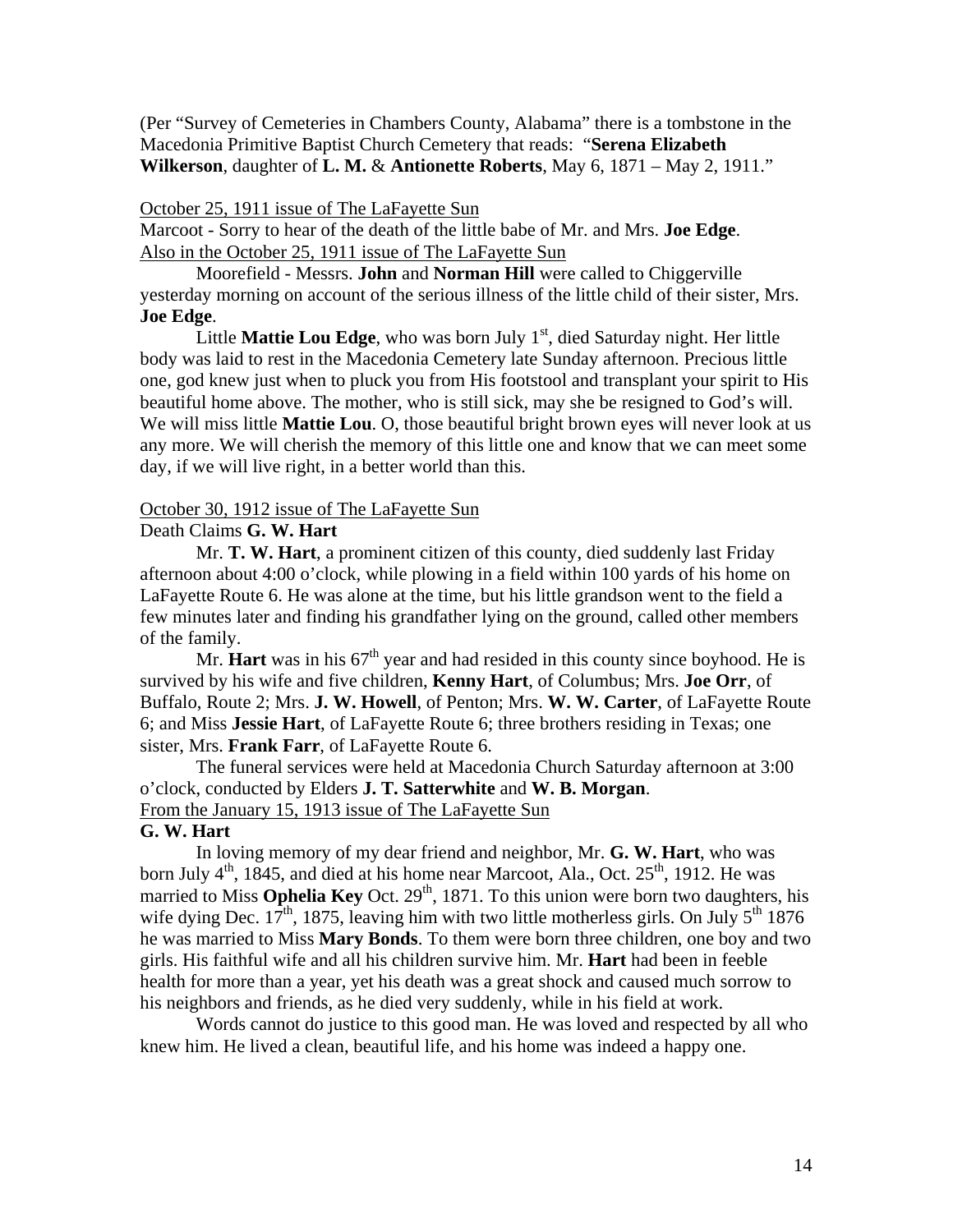He never united with any church, but was a very strong Primitive Baptist in belief and we are sure had a good hope in Christ and we believe he is today sweetly resting with the Savior and free from the sinfulness of this sorrowful world.

 He was kind to all, one of the best neighbors, an honest, up-right citizen, and one of the nicest men it was ever my privilege to know. The funeral services were conducted at Macedonia church by Elders **J. T. Satterwhite** and **W. B. Morgan**, using Hymn No. 602 in Lloyd's hymn book. "There is a land mine eye hath seen, etc.," his favorite song, after which his body was laid to rest in the church cemetery, amidst a large congregation of sorrowing relatives and friends. May the Lord comfort and bless his bereaved family is our prayer.

His devoted Friend, **S. A. Jarrell**.

(Per "Survey of Cemeteries in Chambers County Alabama", there is a tombstone in the Macedonia Primitive Baptist Church Cemetery that reads: **"George W. Hart**, July 4, 1845 – Oct. 25, 1912, Co. F, 61 Alabama Infantry, C.S.A.". He is buried next to his wife and other members of the Hart family.)

From an abstract of records for Macedonia Primitive Baptist Church Died - Brother **Augustus Clay Finley** – March 11, 1913

March 19, 1913 issue of The LaFayette Sun

 At his home near Marcoot on last Tuesday morning at about 5:00 o'clock, occurred the death of **Augustus Clay Finley.** He was a Confederate veteran, having been a member of the 8<sup>th</sup> Confederate Regiment of Wheeler's Calvary. He was born and raised in Chambers County and had raised a family of seven or eight children, all of whom are grown except two by his last wife. He was a member of Macedonia Church, and was buried there last Wednesday, March 12<sup>th</sup>. Elders **Satterwhite** and **Morgan** conducting the services. Peace to his ashes.

(Per "Survey of Cemeteries in Chambers County, Alabama" there is a tombstone in Macedonia Primitive Baptist Church Cemetery for "**Augustus Clay Finley**, Co. C, 6<sup>th</sup> Ala. Cav. C.S.A. (sic), no dates." gb)

From a transcript of the original notes of Mt. Pisgah Primitive Baptist Church June 6, 1913 - Book 4 Church Register shows "**B. H. Brand**, deceased. Husband of **Orpha Brand**."

July 5, 1913 - "Also record the death of Brother **B. H. Brand**, who departed this life June 6, 1913."

June 11, 1913 LaFayette Sun

Stroud - Last Friday, June  $6<sup>th</sup>$ , Mr. **B. H. Brand** died at the tome of Mr. **T. A. Mobley**, near Marcoot, and the body was brought to Mt. **Pisgah** Saturday for interment. Elder **J. T. Satterwhite**, of your city, conducted the funeral services. Mr. **Brand** was well known in this community, having lived here several years.

(Per "Survey of Cemeteries in Chambers County, Alabama" there is a tombstone in Mt. Pisgah Primitive Baptist Church Cemetery that reads: "B. F. Brand (sic), Nov. 25, 1833  $-$  June 6, 1913".)

January 7, 1914 LaFayette Sun: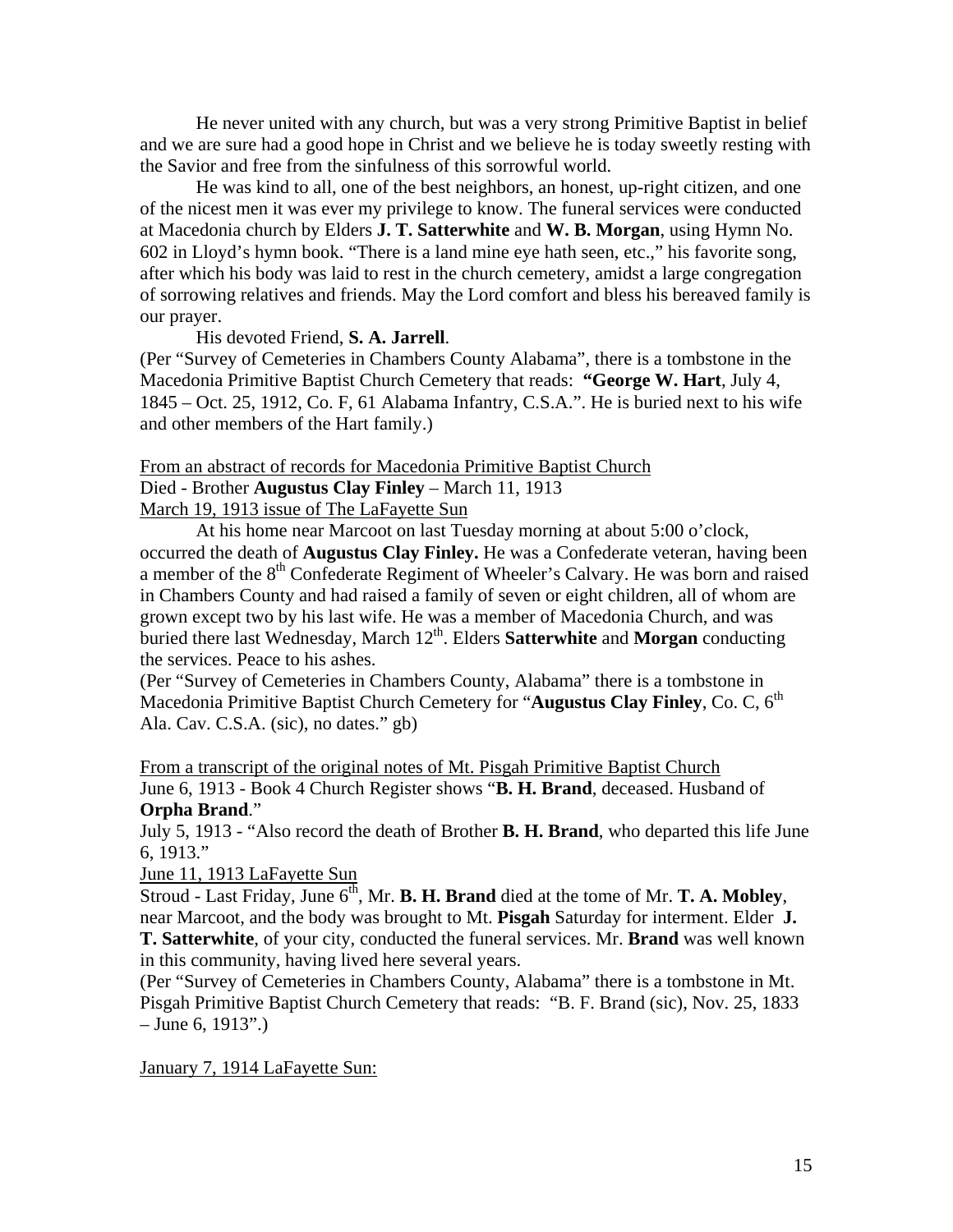Mrs. **Roberts,** who died at the home of her son, Mr. **Tom Morbley**'s (sic) near Marcoot, Dec. 24, was buried at Mt. **Pisgah** Thursday Dec. 25. Mrs. **Roberts** leaves a host of friends and relatives to mourn her loss.

#### June 10, 1914 issue of The LaFayette Sun

## Death of **W. T. Harmon**

 There died at his home near Marcoot on Monday of last week Mr. **W. T. Harmon**, who was about 78 years of age. He was a good citizen, and was well thought of. He was never married, always saying he was not able to take care of a wife. He was an old Confederate soldier, enlisting in the service in April 1862, Co. I, of the  $37<sup>th</sup>$ Alabama infantry, under Capt. Talbott. He was in the siege of Vicksburg and was captured, and being paroled he returned to the service and was in the battle of Chickamauga and was continuously with the Confederate Army till the surrender. There was never a stain on his character as a soldier. It takes a good citizen to make a good soldier. He has many traits of character to be commended. He never united with any church. He was interred at Macedonia Church, Tuesday the  $2<sup>nd</sup>$  at 11 o'clock, after a few appropriate remarks by **S. A. Jarrell** and a prayer by **J. B. F. Lindsey**. His body was laid in the tomb to await the resurrection.

(Per "Survey of Cemeteries in Chambers County, Alabama" there is a tombstone in the Macedonia Primitive Baptist Church Cemetery that reads: **"William Thomas Harmon**, Oct. 12, 1836 – May 25, 1914.")

## February 10, 1915 LaFayette Sun

## Death of Mr. **Tom Boazman**

 At his home at Marcoot on last Wednesday morning there passed from time into Eternity the spirit of Mr. **Tom Boazman**, one of Chamber's oldest and most highly esteemed citizens. The death of Mr. **Boazman** was not unexpected, as he had recently suffered a stroke of paralysis. The funeral was held at Shady Grove Church, in Lee County, on Thursday last, the services being conducted by Dr. **W. C. Bledsoe**, a large number of relatives and friends being present to pay last respects to the deceased. Mr. **Boazman** had been a citizen of this county for thirty years and he was honored and respected by all who knew him. Surviving him are his four sons, **Robert, Mark, Tom**  and **Jim Boazman**, one daughter, Mrs. **Sallie Jones**, one sister, Mrs. **Peterson**, of North Carolina. The Sun extends sympathies to the bereaved.

March 17, 1915 issue of The LaFayette Sun

Resolutions of Respect.

 Whereas, our esteemed friend and brother, **Thomas Bozeman**, has been called by the Supreme Grand Master from his earthly labors to the refreshments of the Grand Lodge above; and whereas, we desire to give expression to our sorrow at his loss, therefore be it resolved:

 1. That we recognize in the departure of our brother from the activities of his life, the accomplishment of the will of God; that such will is holy and merciful, and to it we bow in humble and trustful submission.

 2. That in the death of Brother **Bozeman** this Lodge has last an earnest and loyal brother Mason, who prized the sacred tenets of our Order, and who endeavored in every walk of life to follow their teachings.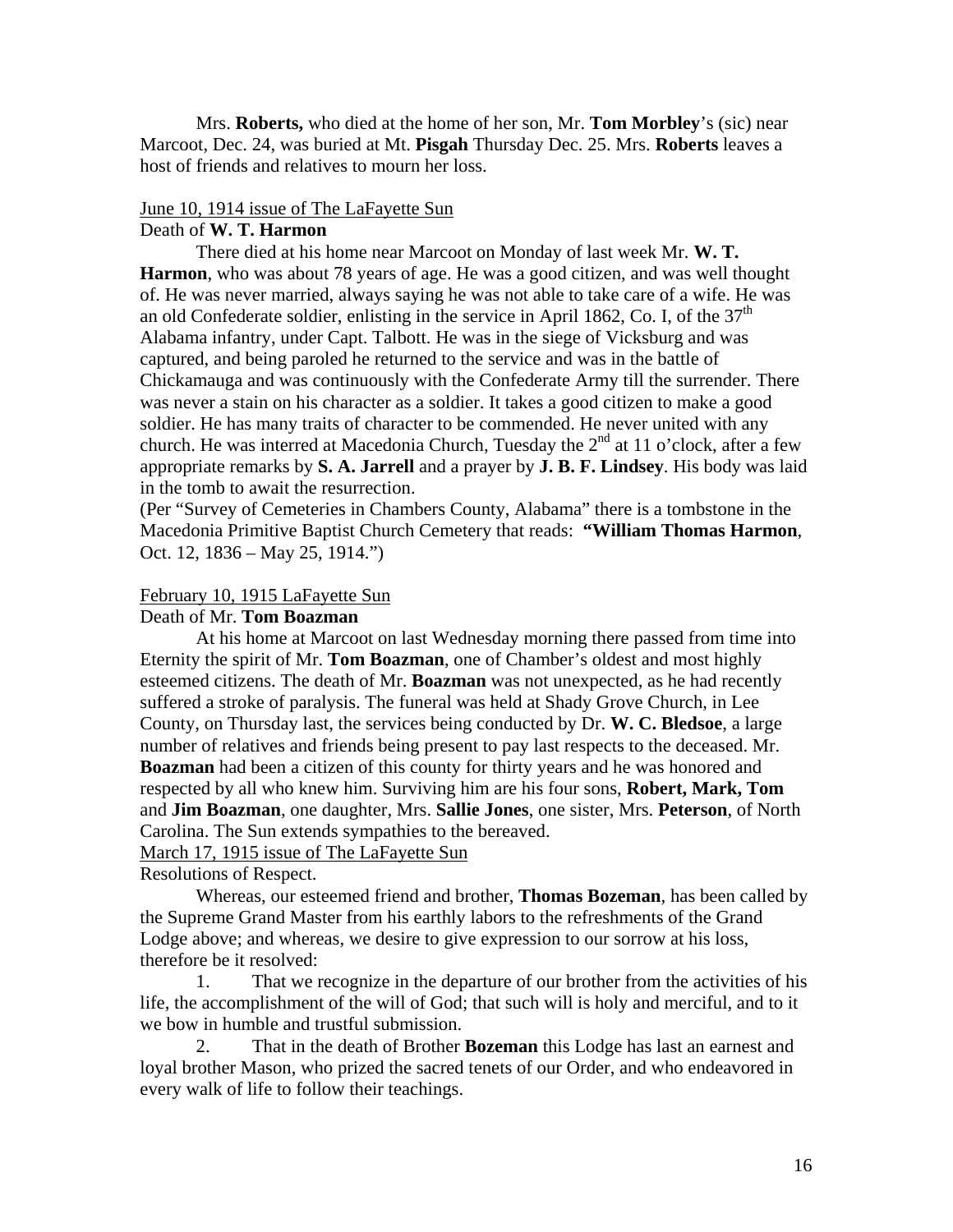3. That we cover with the mantle of charity his faults, remembering that no one is perfect, and cherish his virtues and while we live striving to emulate them in our own deportment to one another and to the world around us.

That we tender to the bereaved family of our brother our deep sympathy, wishing for them the consolation that comes from the hope that he whom they loved has passed into the Eternal Rest of Heaven.

 5. That we wear the usual badge of mourning in memory of the deceased and that a copy of these resolutions be spread in our minutes and the family of Brother **Bozeman** be furnished with a copy of the same.

6. That the LaFayette Sun be requested to publish these resolutions.

 Read and adopted at the regular communication of Rock Spring Lodge, A.F. & A.M., on the  $6<sup>th</sup>$  day of March 1915.

**T. B. Sheppard** 

 **G. W. Taunton** 

 **J. M. Parmer**, Committee

March 17, 1915 issue of The LaFayette Sun

## **David Thomas Bozeman**

 The writer of these lines desires to pay a brief tribute to the memory of his old friend, **David Thomas Bozeman**. He was born Friday 20, 1839, and spent the most of his long life in Chambers County. He was an old Confederate veteran, having served in the 14<sup>th</sup> Alabama regiment. He was wounded on Sept. 17, 1862 at the battle of Sharpsburg, and disabled by the wound. He was put on light duty for the remaining period of the war. In 1865 he married Miss **Sallie Lewis**, and to the union there was given four sons and one daughter who survive him. He was a member of the Shady Grove Christian Church, and was buried there. **Tom Bozeman** was honest, kind-hearted and true to every obligation as friend, neighbor and citizen. He was careful in all his dealings with fellowmen to do no one the slightest wrong. He was a true Mason and was faithful to the high tenets of the order. Peace to his ashes! – B.

(On Find-A-Grave there is a photograph of his tombstone in the Shady Grove Cemetery in Opelika, Lee Co., AL that reads: "Pvt. David Thomas Boazman, Co. A, 14 Ala. Inf.  $CSA$ ,  $1839 - 1915$ ")

## July 7, 1915 issue of The LaFayette Sun

## Death of **Elijah B. Clark**

 Another one of the oldest citizens of Chambers has passed away. Mr. **Elijah B. Clark** died at the residence of Mr. **Jas. Still**, a son-in-law, at Marcoot, Ala., on Thursday, July  $1<sup>st</sup>$ . His death came suddenly; he was found by Mr. **Still** that morning partially dressed lying across his bed, the end coming as he was dressing for the day. Mr. **Clark** would have been 77 years of age on the  $18<sup>th</sup>$  of the coming November. He had spent almost all of his long life in Chambers County. He is survived by the following children: Mrs. **L. W. Stewart**, Goodwater, Ala.; **Jessie S. Clark**, Chambers County, **Thos. L. Clark,** Camp Hill, Ala., Mrs. **Jas. Still**, Marcoot, Ala., Mrs. **Wade Wyatt,** Camp Hill, Ala., **John D. Clark,** Camp Hill, Ala., and one brother, Mr. **J. W. Clark**, of the Antioch neighborhood, together with a large number of relatives and friends. For many years he was a member of Antioch Church and held the esteem and confidence of his brethren and